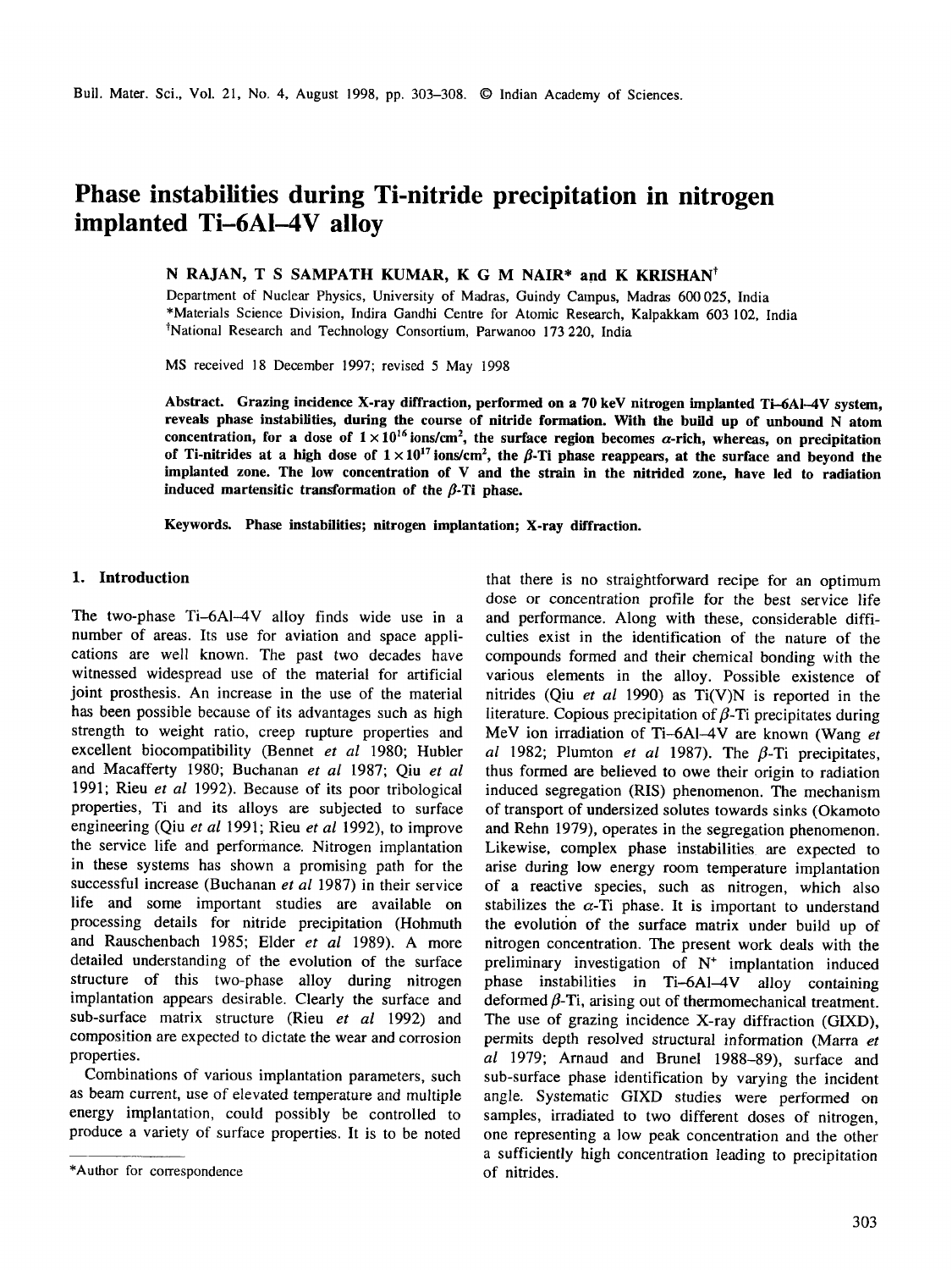## **2. Experimental**

Ti-6AI-4V (RT-31, MIDHANI, India; composition given in wt%) sheets of 4 mm thickness, cut into coupons of  $1 \times 1$  cm<sup>2</sup> were used in the study. Surface preparation involved mechanical polishing using silicon carbide papers of grit 400 through 1000, followed by ultrasonic cleaning and final polishing with diamond paste. An optically fiat surface was obtained. The samples were cleaned using distilled water and acetone and were thoroughly degreased using trichloroethylene before implantation.

Nitrogen ion  $(N^+)$  implantation was carried out using a low energy accelerator. The energy used was 70 keV and the beam was mass analysed. A low beam current of  $1.25 \mu$ A was maintained to avoid heating of the sample. Implantation was carried out at room temperature under ultra high vacuum conditions. Samples were implanted to two doses, viz.  $1 \times 10^{16}$ , and  $1 \times 10^{17}$  ions/cm<sup>2</sup>. The projected range and the concentration profile were computed using TRIM (Biersack and Haggmark 1980), Monte Carlo code and is shown in figure 1 for a typical dose of  $1 \times 10^{17}$  ions/cm<sup>2</sup>.



Figure 1. TRIM computed nitrogen concentration profile for 70 keV nitrogen implantation in Ti-6Al-4V alloy.

Table 1. X-ray penetration depth in Ti-6Al-4V alloy.

| Incident angle<br>$(\text{deg})$ | Penetration depth<br>(Å) |
|----------------------------------|--------------------------|
| 0.5                              | 796                      |
| $1-0$                            | 1,926                    |
| 2.0                              | 4,020                    |
| $3 - 0$                          | 5,686                    |
| $5-0$                            | 8,041                    |

The as-received alloy was characterized by X-ray diffraction (XRD) and optical microscopy. GIXD was carried out using a Siemens D500 X-ray diffractometer with CuK<sub>n</sub> radiation. The incident angle  $\theta$ , was varied from  $0.5^\circ$  to  $10^\circ$ . The computed penetration depth of X-rays for various  $\theta$ , in Ti-6Al-4V alloy is listed in table 1.

## **3. Results and discussion**

Ti-6Al-4V is a two-phase system, comprising hcp  $\alpha$ -Ti and the bcc  $\beta$ -Ti phase. The  $\beta$  transus of this system is 995°C. The high temperature  $\beta$ -Ti phase is stabilized to exist at room temperature through alloying with substitutional  $\beta$  stabilizing elements such as V, Mo, Fe, Cr, Mn and Ni.

Figure 2 shows the XRD pattern of the as-received Ti-6Al-4V alloy. The  $\beta$ -Ti(110) line is observed, convoluted with the  $\alpha$ -Ti(1011) line. The inset in figure 2 shows the deconvoluted components. The presence of a retained  $\beta$ -Ti phase in a highly deformed and strained state is perceived from the broad hump like  $\beta$ -Ti(110). Unstable  $\beta$ -Ti phase arises out of rapid cooling or quenching from high temperature. This will result in a retained  $\beta$ -Ti with lower V content (Akmoulin *et al* 1994) and remains unstable and susceptible to further transformations. A stable retained  $\beta$ -Ti phase with larger V concentration can be obtained by annealing.

Partial GIXD scans in the range  $37^{\circ} - 43^{\circ}$  are shown in figures 3, 4 and 6, for various irradiation doses, as well as for different incident angles  $\theta$ : 0.5°-10°. The figures represent a series of transformations with dose and depth. Figure 3 represents the partial GIXD scans for the unirradiated sample. The  $\alpha$ -Ti(0002) and  $\alpha$ -Ti (1011) lines are seen at  $38.577^{\circ}$  and  $40.559^{\circ}$ , respectively



Figure 2. XRD of as-received Ti-6Al-4V alloy. The inset shows the deconvoluted components.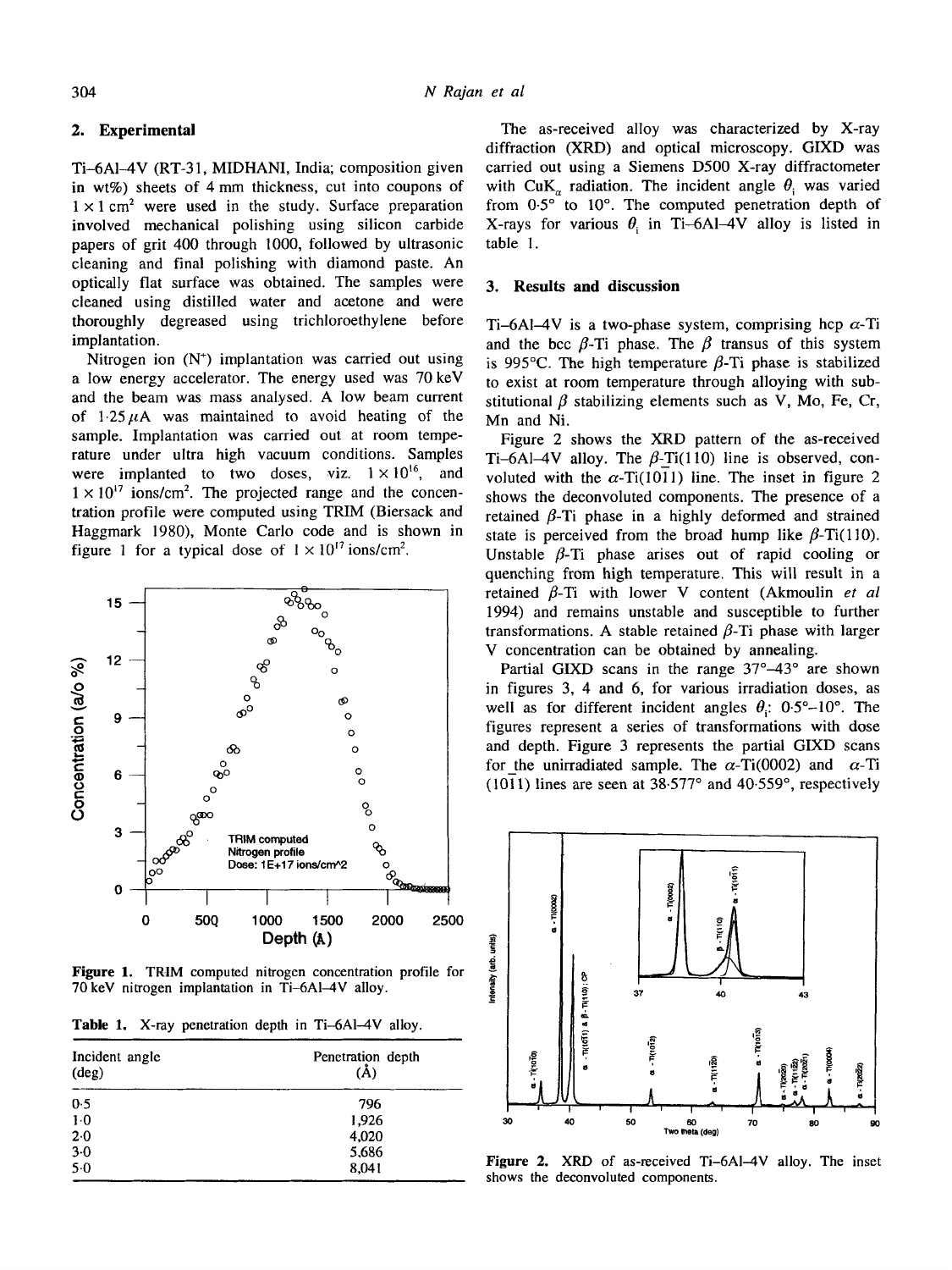for a  $\theta_i$  of 10°. The  $\alpha$ -Ti(1011) peak is asymmetric owing to the convolution of the  $\beta$ -Ti(110) peak. Deconvolution of this convoluted peak (CP) into gaussians reveals a broad hump for  $\beta$ -Ti(110) with a large full width at half maximum (FWHM) of 0.56. This is essentially an outcome of the microstructure with unstable and non-uniformly strained  $\beta$ -Ti phase. The asymmetry involved in the CP and the ratio (A1/A2) of integrated intensities: I[ $\alpha$ -Ti(1011)]/I[ $\beta$ -Ti(110)] shown in figure 7

for samples irradiated to various doses, bring out most of the information regarding the relative abundance of phases and their instabilities under  $N^+$  irradiation. Figure 3 for the unirradiated case shows minor structural variations with depth. The CP shows a greater degree of asymmetry for  $\theta_i$ : 10°, 5° and 3°. The symmetry, however, is improved for lower  $\theta$ : 0.5°-2°. Changes in FWHM and intensity of the convoluted components are seen. The intensity of  $\beta$ -Ti(110) is low for higher  $\theta$ . However,



Figure 3. Partial GIXD scans of unirradiated Ti-6Al-4V alloy. Figure 4. Partial GIXD scans of  $1 \times 10^{16}$  ions/cm<sup>2</sup> N<sup>+</sup> implanted ( $\bullet$ ,  $\alpha$ -Ti(0002);  $\star$ ,  $\beta$ -Ti(110);  $\bullet$ ,  $\alpha$ -Ti(110);  $\bullet$ ,  $\alpha$ -Ti(110);  $\bullet$ , Ti-6Al-4V alloy. ( $\bullet$ ,  $\alpha$ -Ti(0002);  $\star$ ,  $\beta$ -Ti(110); **ii**,  $\alpha$ -Ti(1011)).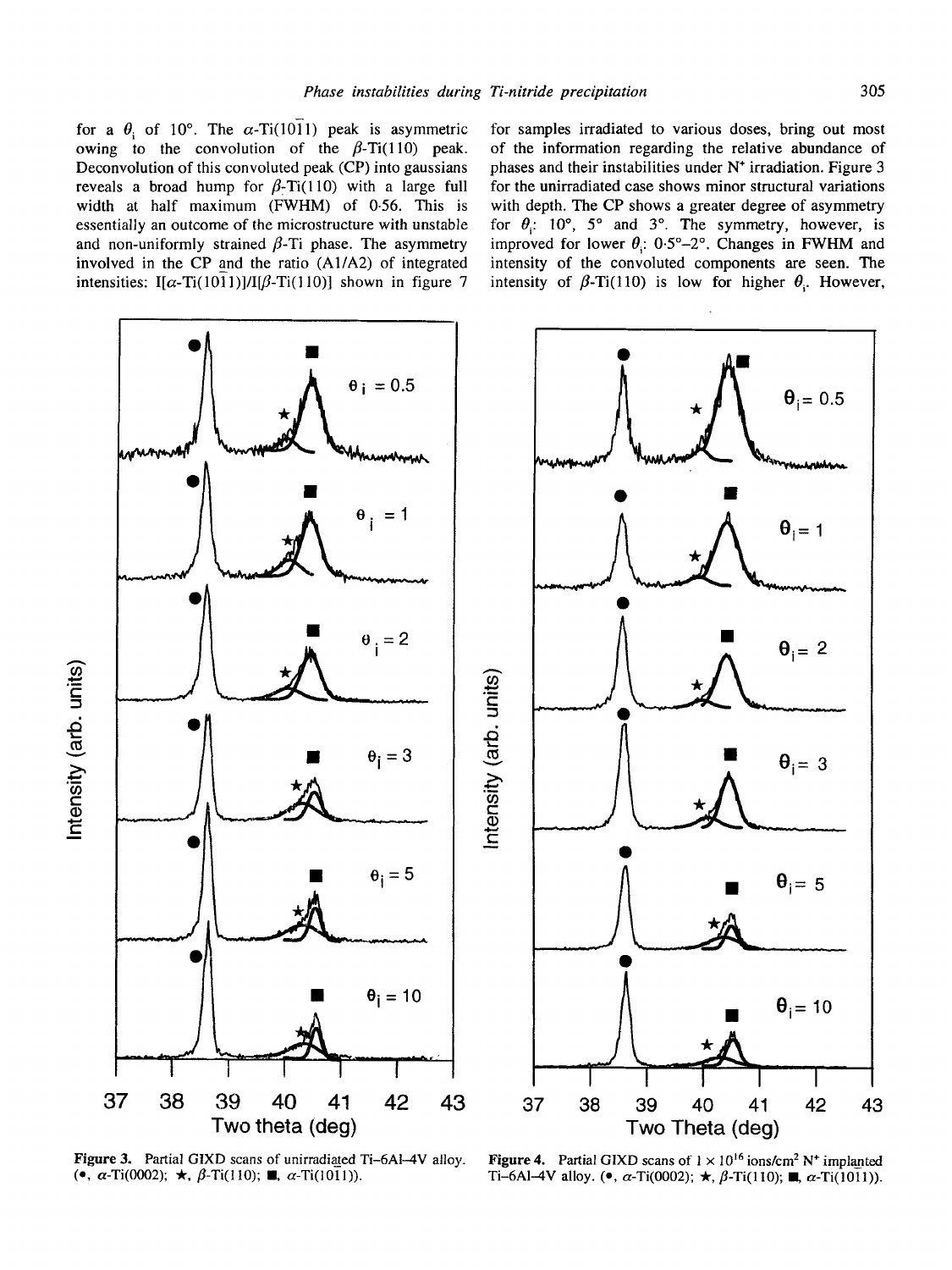$\checkmark$ 

the integrated intensity is much larger in comparison with the near surface cases. The ratio AI/A2 for the unirradiated case shown in figure 7, shows an increase in the  $\beta$ -Ti phase volume fraction with depth, which finally stabilizes thereafter to bulk constituents. The surface, thus appears to be  $\alpha$ -rich. There is a possibility of carbon and oxygen contamination, which are  $\alpha$  stabilizers. These are difficult to be removed completely unless sputter eroded *in situ* before implantation. The results characterize the unirradiated material surface and is useful to compare the changes produced in the surface and sub-surface regions after implantation.

Figure 4 represents the partial GIXD scans for various  $\theta$  of the  $1 \times 10^{16}$  ions/cm<sup>2</sup> irradiated sample. A peak concentration of 1.76  $a$ /o at a mean depth of 1195 Å  $(TRIM$  computed value) is introduced into the system. Best fit and deconvolution of the CP show a rise in the intensity and FWHM of the  $\alpha$ -Ti(1011) peak and a simultaneous fall in the  $\beta$ -Ti(110) intensity. This is already apparent from the peaks with improved symmetry for  $\theta$ : 0.5°-2°. The ratio A1/A2 for the 10<sup>16</sup> ions/cm<sup>2</sup> irradiated sample in figure 7 shows a clear and enormous increase, implying an  $\alpha$ -phase rich surface zone. There is approximately a linear rapid increase in the  $\alpha$ -Ti volume fraction, from bulk to surface. Since N is an  $\alpha$ -stabilizing agent, its concentration build up must have stabilized more  $\alpha$  volume fraction. The vanadium, stabilizing  $\beta$ -Ti could have possibly undergone a transport away from the nitrided zone, or its concentration is simply not sufficient to stabilize the  $\beta$ -Ti phase, which was previously present. The  $\beta$ -Ti(110) peak is also observed to have shifted towards lower  $2\theta$  value, implying



Figure 5. Schematic plot representing Al and V depletion due to high dose nitrogen implantation in Ti-6A1-4V alloy.

a 'de-stabilized'  $\beta$ -Ti (Akmoulin *et al* 1994). In an earlier study by Adami et al (1994), depletion of vanadium was seen in  $N^+$  implanted Ti-6Al-4V alloy for a dose of  $5 \times 10^{16}$  ions/cm<sup>2</sup> and above. The V concentration at the surface region is therefore, not sufficient to stabilize the previously present  $\beta$ -Ti volume fraction. A schematic depicting vanadium and aluminium depletion due to high



Figure 6. Partial GIXD scans of  $1 \times 10^{17}$  ions/cm<sup>2</sup> N<sup>+</sup> implanted Ti-6Al-4V alloy. (●,  $\alpha$ -Ti(0002); ★,  $\beta$ -Ti(110); ■,  $\alpha$ -Ti(1011);  $\blacklozenge$ ,  $\varepsilon$ -Ti<sub>2</sub>N(111);  $\blacktriangle$ ,  $\delta$ -TiN(200)).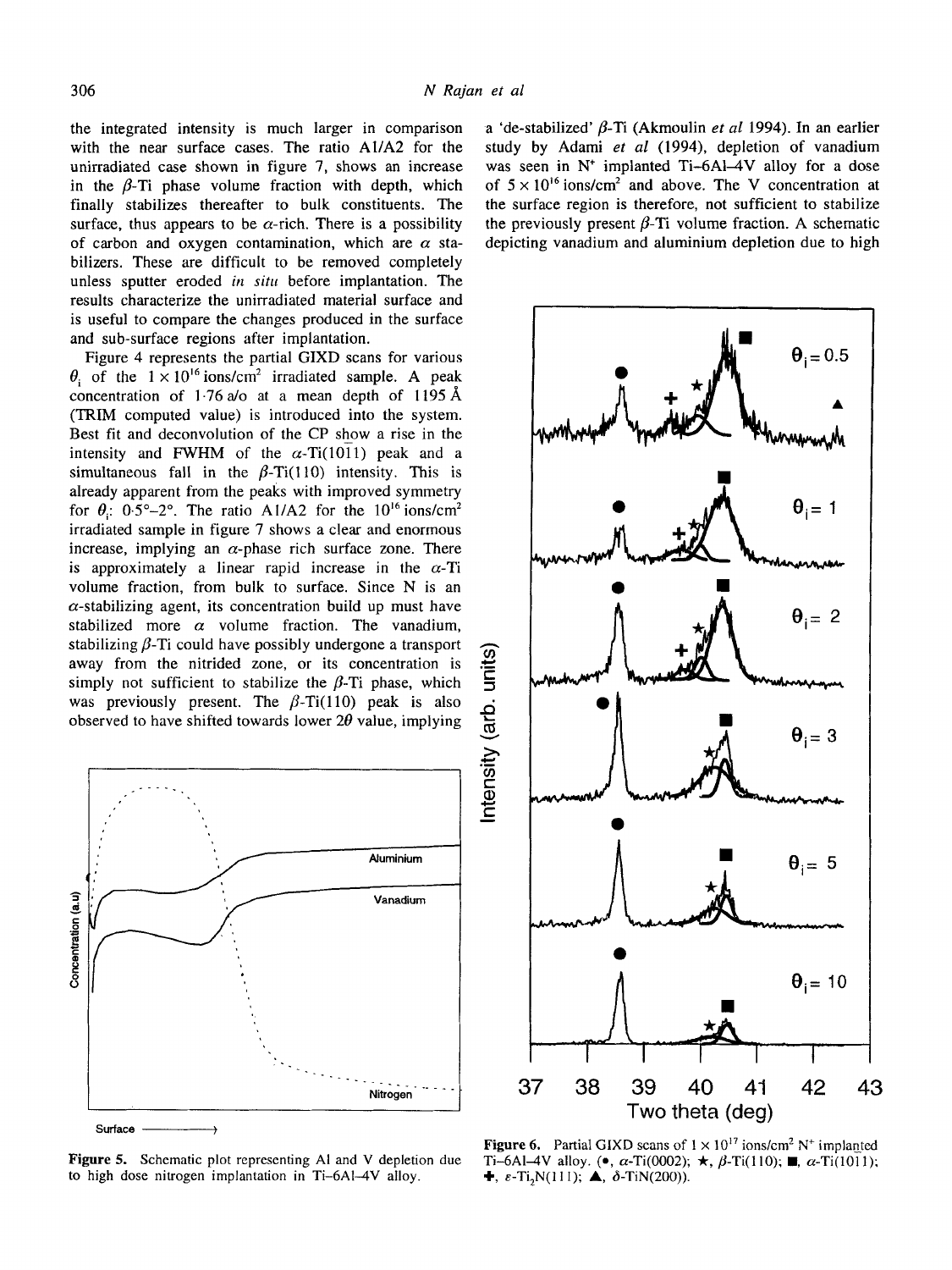dose of nitrogen implantation (from literature) is shown in figure 5. The combined effect of the presence of nitrogen atoms and a vanadium depleted zone (Rajan *et al* 1997) is the reason for the observed increase in  $\alpha$ -phase.

Figure 6 represents, for various  $\theta_i$ , the partial GIXD scans of the sample irradiated to a dose of  $1 \times 10^{17}$  $ions/cm<sup>2</sup>$ . The peak nitrogen concentration is estimated to be around 15.22 a/o. The concentration is well above the solubility limit at room temperature, and leads to precipitation. The GIXD pattern at  $\theta_1 = 0.5^\circ$  shows the presence of the tetragonal  $\varepsilon$ -Ti<sub>2</sub>N. The peaks are very broad owing to large amounts of strain and disorder introduced by the high dose N implantation. At this high dose, the intensity of  $\beta$ -Ti(110) line has increased for  $\theta_i = 0.5^{\circ}$ . The shift of the  $\beta$ -Ti(110) line towards lower  $2\theta$  was intermediate with respect to unirradiated and  $1 \times 10^{16}$  ions/cm<sup>2</sup> irradiated samples. From figure 7, it can be inferred that there is a clear re-appearance of  $\beta$ -Ti phase at the surface. The ratio A1/A2 falls below the value for the unirradiated case. The increase in the  $\beta$ -Ti volume fraction at surface is expected to have arisen owing to V enrichment implying transport of V towards the surface. Also the presence of  $\beta$ -Ti in the nitrided zone is considerable as observed from figures 4 and 6. This can be attributed to the absence of enough unbound N atoms, which have already participated as nitrides. Likewise, one can observe a highly asymmetric CP for  $\theta_i=3^\circ$ , in comparison with the  $1 \times 10^{16}$  ions/cm<sup>2</sup> and the unirradiated case. The contribution of intensity to the CP is more by  $\beta$ -Ti(110) as can be deduced from



Figure 7. Ratio of integrated intensities A1/A2:  $I[\alpha$ -Ti(1011)]/ I[ $\beta$ -Ti(110)].

deconvolution. A rise in the ratio A1/A2 for  $\theta$  : 1° and  $2^{\circ}$  and a fall for  $0.5^{\circ}$  and  $3^{\circ}$  above and below, respectively, in comparison with the unirradiated case is clearly seen. This suggests depletion of V atoms in the nitrided zone as well as transport of V towards surface and pile-up zone beyond the implanted layer (Rajan *et al* 1997), as it is otherwise not possible to stabilize a larger  $\beta$ -Ti volume fraction which is seen from the relatively intense  $\beta$ -Ti peaks at 0.5° and 3° incident angles. The depletion of V and the other alloying element A1 in 30 and 80 keV implantation of N atoms, in the implanted zone has been reported (Adami *et al* 1994) previously. Depletion of V and AI was also observed in an r.f. plasma nitrided (Raveh 1993) Ti-6AI-4V alloy in the nitrided zone. RIS of V atoms towards free surface during MeV irradiation of V (Wang *et al* 1982) or AI (Plumton *et al* 1987) at high temperatures have also been reported in earlier literature. However, RIS has remained difficult to identify in reactive N<sup>+</sup> implantation in earlier studies (Qiu *et al* 1991), owing to surface and near-surface modification using low energies. The presence of an oxide layer and other contaminations have probably made this observation difficult. In any case, further studies are required in order to understand the phenomenon. The consequence of this result can be important when one considers applications such as in artificial joint prosthesis (Qiu *et al* 1991; Rieu *et al* 1992), as there exists the possible release of toxic V atoms into the body environment (Adami *et al* 1994) with passage of time. The presence of V and A1 in the passive oxide layer under corrosion conditions has also been reported. However, the transport of Ai or its depletion has not shown any direct manifestation in the X-ray diffraction patterns since AI as well as N are  $\alpha$ -phase stabilizers.

In figure 6, a split in the  $\alpha$ -Ti(0002) peak is observed for  $\theta = 1^\circ$ . This splitting is possibly due to the formation of  $\alpha''$  martensite. A complete scan over the 2 $\theta$  range  $30^{\circ}$ -90°, with better time step, has revealed splitting of peaks  $\alpha$ -Ti(0002),  $\alpha$ -Ti(1011) and  $\alpha$ -Ti(1012), characteristic (Akmoulin *et al* 1994) of the *a"* martensite. The V depleted region containing unstable  $\beta$ -Ti might easily undergo shearing of the lattice under the existing strain in the nitrided zone, leading to the formation of the martensite. The  $\alpha''$  martensite formation is strongly composition dependent and is known to occur in Ti-Mo as well as in Ti-AI-V systems. The formation of radiation induced martensite in  $N^+$  implanted zone in Ti-6Al-4V alloy is being reported for the first time, though there are a number of studies on the transformation of  $\beta$ -Ti to martensite  $\alpha''$  phase during thermal treatment and mechanical deformation (Akmoulin *et al* 1994). Radiation induced martensite has also been observed in other systems, such as Fe-10Cr-15Ni (James 1990) as well as in type 304 stainless steel (Chayahara *et al* 1991), previously. Likewise stress or deformation induced